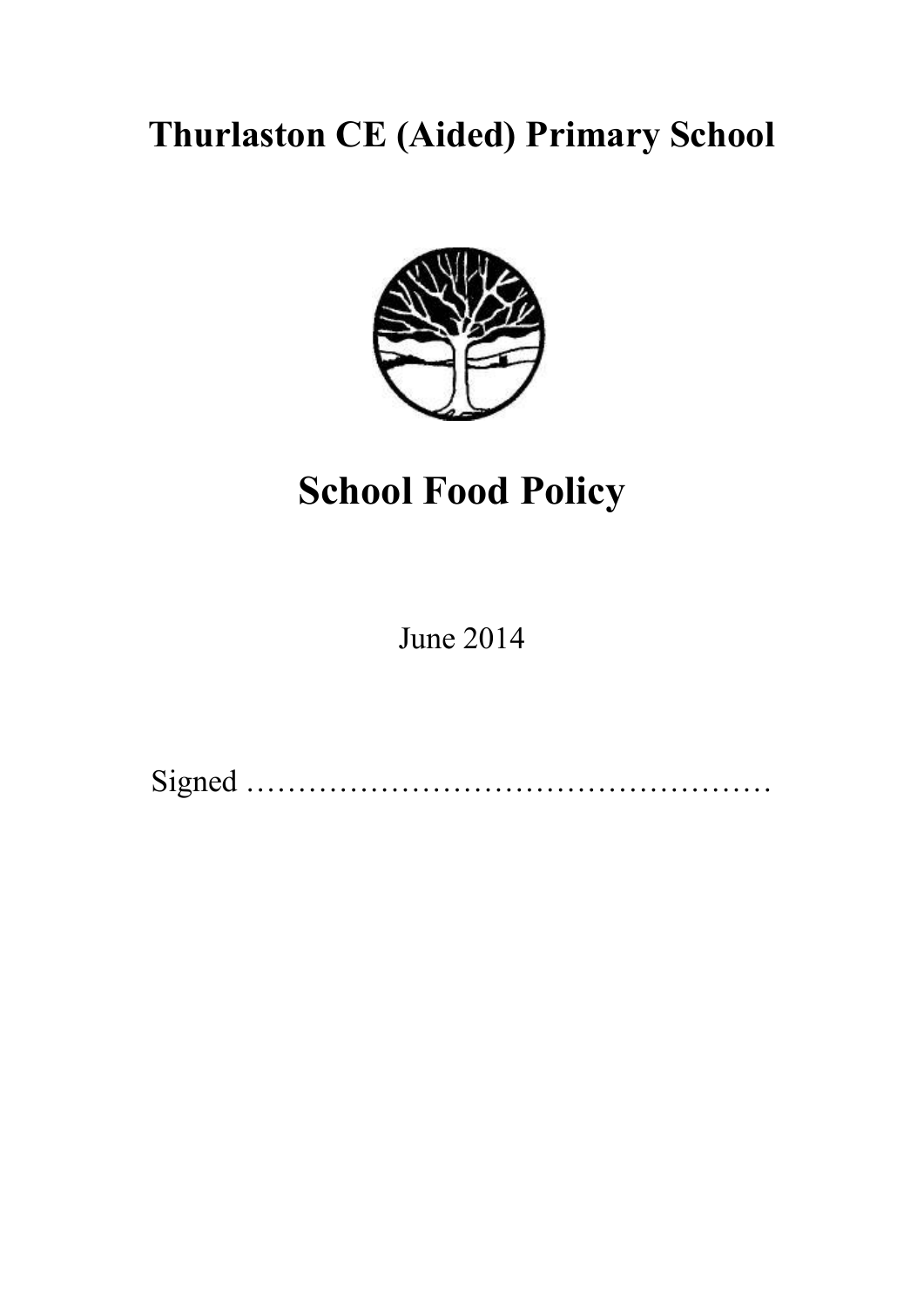### Teaching and Living the Christian Way of Life. We believe that the bible teaches that it is important to look after our bodies.

#### **INTRODUCTION**

The school is dedicated to providing an environment that promotes healthy eating and enabling pupils to make informed choices about the food they eat. This will be achieved by the whole school approach to food and nutrition documented in this whole school food policy. This policy covers all aspects of food and drink at school.

The policy is communicated to the entire school community. It is adhered to by everyone involved with the teaching/serving/cooking of food/drink in school during the day.

The nutritional principles of this policy are based on current evidence based findings; and the 'eatwell plate' is the agreed model for ensuring a healthy balanced diet. www.eatwell.gov.uk

Current DCSF standards for school food throughout the school day are in place.

#### **FOOD POLICY CO-ORDINATOR**

This school food policy and healthy eating strategy is co-ordinated by the assistant head who also oversees all aspects of food in school.

#### **FOOD POLICY AIMS**

The main aims of our school food policy are:

1. To enable pupils to make healthy food choices through the provision of information and development of appropriate skills and attitudes (linked to FSA food competencies)

2. To provide healthy food/drink choices throughout the school day and ensure food brought into school is healthy too

3. To ensure that all aspects of food and drink in school promote the health and well being of pupils, staff and visitors to our school

These aims will be addressed through the following areas: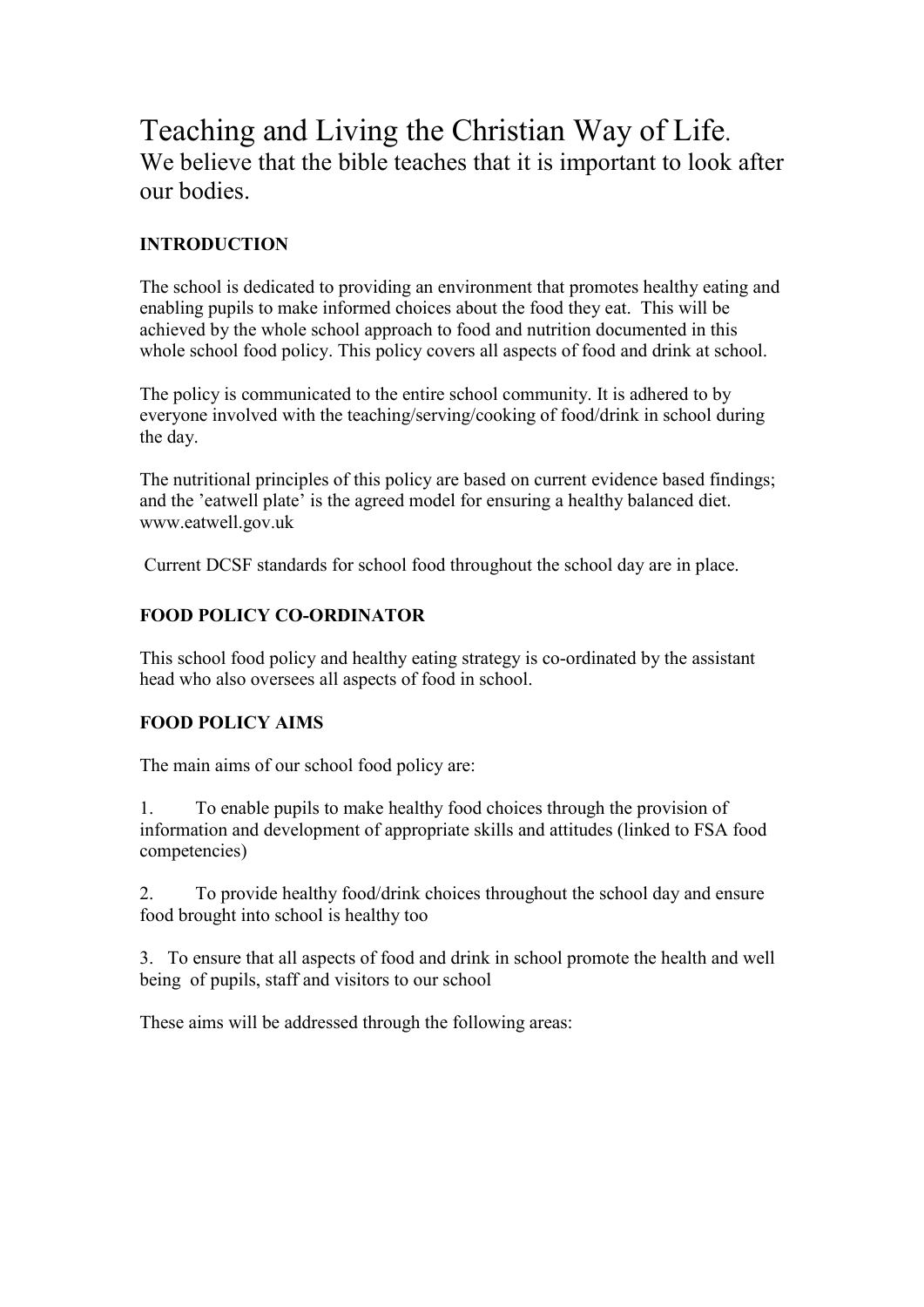### **1. EQUAL OPPORTUNITIES**

Guidance on equal opportunities is found in our Equal Opportunities Policy.

### **2. CURRICULUM**

There are numerous opportunities in the curriculum for pupils to develop a knowledge of healthy eating and lifestyle. The main subject during which health is covered are Science, PHSE, Design Technology and PE.

Please see Appendix 3 for detailed explanations.

We have a wide range of resources to help us teach about healthy eating and use a range of teaching methods and styles in line with our teaching and learning policy.

### **3. FOOD AND DRINK PROVISION THROUGHOUT THE SCHOOL DAY**

National Nutritional Standards for School Lunches became compulsory in April 2001. The Government announced new standards for school food, which are in three parts, to be phased in by September 2009. Together they apply to all food and drink sold or served in schools up to 6pm: breakfast, lunch and after-school meals; and tuck, vending, mid-morning break and after-school clubs.

Food and Nutrient based Standards covering all aspects of school food, form the basis for all food offered and eaten in school throughout the school day. (Full details and the documents and guidance relating to this are available form the School Food Trust) www.schoolfoodtrust.org.uk

#### **BREAKTIME SNACKS**

The school understands that snacks can be an important part of the diet of young people and can contribute positively towards a balanced diet.

The school discourages the consumption of snacks high in fat and sugar at break-time.

We encourage a fruit only policy for break time snacks as this positively enhances the free fruit in key stage 1.

We participate in the National Fruit Scheme for all KS1 pupils.

We also encourage the drinking of milk at breaktimes.

#### **SCHOOL LUNCH**

Food prepared by the school catering team meets the National Nutritional Standards for School Lunches. This is cooked off site and served from the servery by the LA School Food Support Service.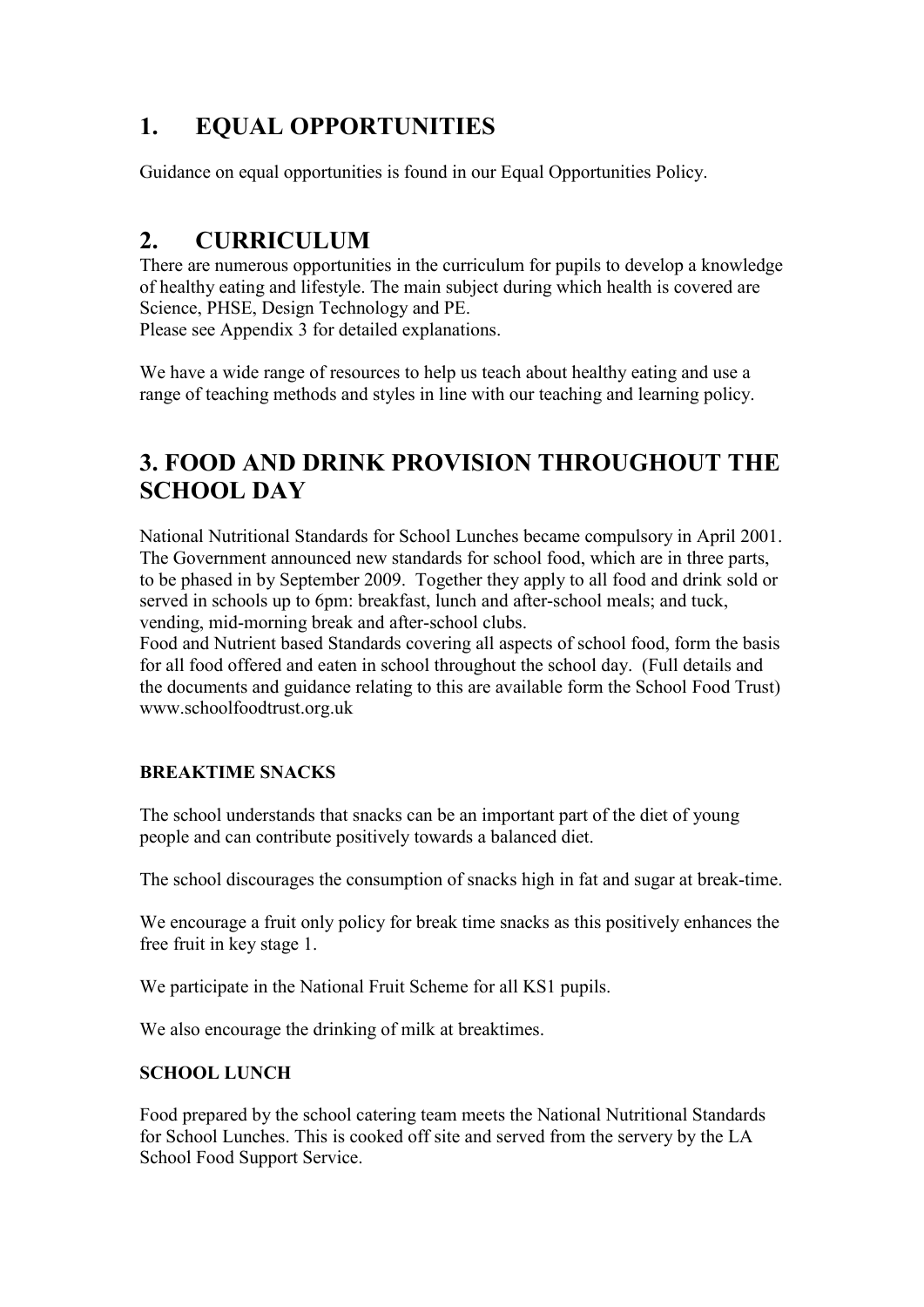As a school we encourage pupils to have a school lunch provided by our catering service and free school meals are provided to all those pupils who are entitled to them. The school office will advise on the process for obtaining free school meals

Healthy options are promoted at lunchtime. The School Council monitor the food choices available and give helpful feedback.

The school has special menus throughout the year which are open to pupils who do not normally take school meals to encourage their take up.

#### **PACKED LUNCHES**

The school encourages parents and carers to provide children with packed lunches that compliment the nutritional standards. This is achieved by promoting healthy packed lunch options using the principles of the 'eatwell plate'. This will ensure children having packed lunches have a healthy balanced meal.

Food safety issues around packed lunches are conveyed to parents through a leaflet given to all parents.

See Appendix A

#### **USE OF FOOD AS A REWARD/SPECIAL OCCASIONS**

The school does not encourage the regular eating of sweets or other foods high in sugar or fat, especially as a reward for good behaviour, academic or other achievements. Other methods of positive reinforcement are used in school.

A clear system of fab marks, gold awards and certificates is in place and understood by all members of staff. Marvellous manners are also rewarded. The whole school assembly is used to reinforce good behaviour and to encourage pupils.

#### **DRINKING WATER**

The National Nutritional Standards for Healthy School Lunches recommend that drinking water should be available to all pupils, everyday, and free of charge.

The school agrees with this recommendation and provides a free supply of drinking water and will encourage pupils to drink at frequent intervals throughout the day. Water is available free for all pupils at the lunchtime meal service. Pupils should bring their own water bottles for use throughout the day and must ensure they are kept clean.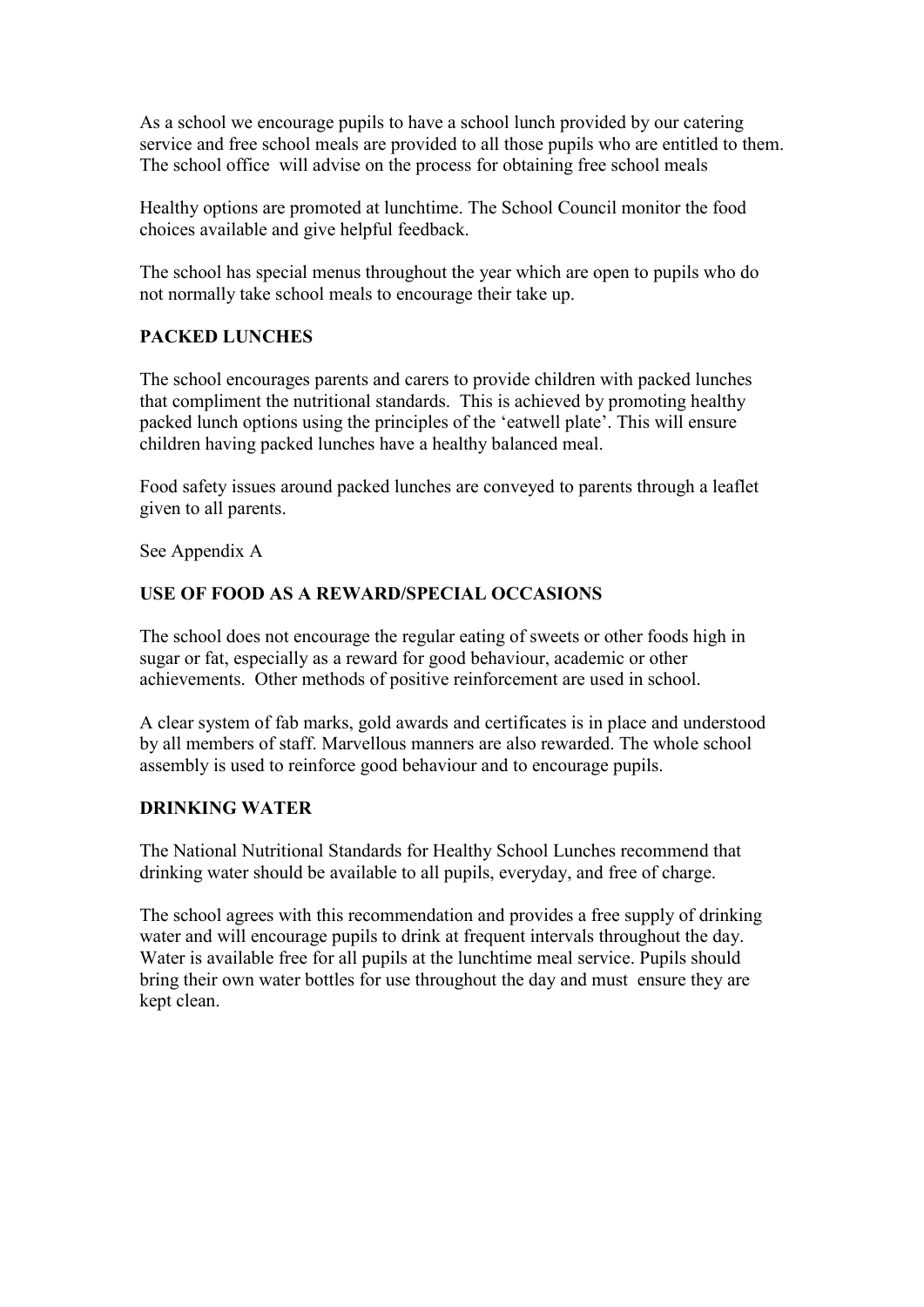### **4. SPECIAL DIETARY REQUIREMENTS**

#### **SPECIAL DIETS - RELIGIOUS AND ETHNIC GROUPS**

The school provides food in accordance with pupils' religious beliefs and cultural practices as required.

#### **VEGETARIAN DIETS**

School caterers offer a vegetarian option at lunch everyday.

#### **SPECIAL DIETS - MEDICAL**

We recognise that some pupils may require special diets that do not allow for our food policy to be exactly met. In this case parents are asked to make us fully aware of this. Individual care plans need to be created for pupils with special dietary needs/requirements. These should document symptoms and adverse reactions, actions to be taken in an emergency, and emergency contact details, along with any particular food requirements e.g. for high-energy diets. School caterers are made aware of any food allergies/food intolerance/medical diets and requests for these diets are submitted according to an agreed process.

Please see the office for further details.

### **5. FOOD SAFETY**

Appropriate food safety precautions are taken when food is prepared or stored. These vary depending on the food on offer and include: ensuring that adequate storage and washing facilities are available; that food handlers undergo appropriate food safety and hygiene training; and that suitable equipment and protective clothing are available. Any food safety hazards are identified and controlled. Information is cascaded to everyone who is involved with food related activities in school. We have food safety information displayed in the appropriate areas. The LA School Food Support Service is responsible for this area.

### **6. THE FOOD AND EATING ENVIRONMENT**

The school will provide a clean, sociable environment for pupils to eat their lunch and has developed the healthy/welcoming aspects of the dining room environment.

Lunch time supervisors will help to ensure a safe, enjoyable experience at lunchtime and will be able to encourage healthy eating. All children are encouraged to eat the food that they are given/ have chosen. To enable parents to monitor how much of their child's packed lunch has been eaten, children with packed lunches take home all packaging and remains.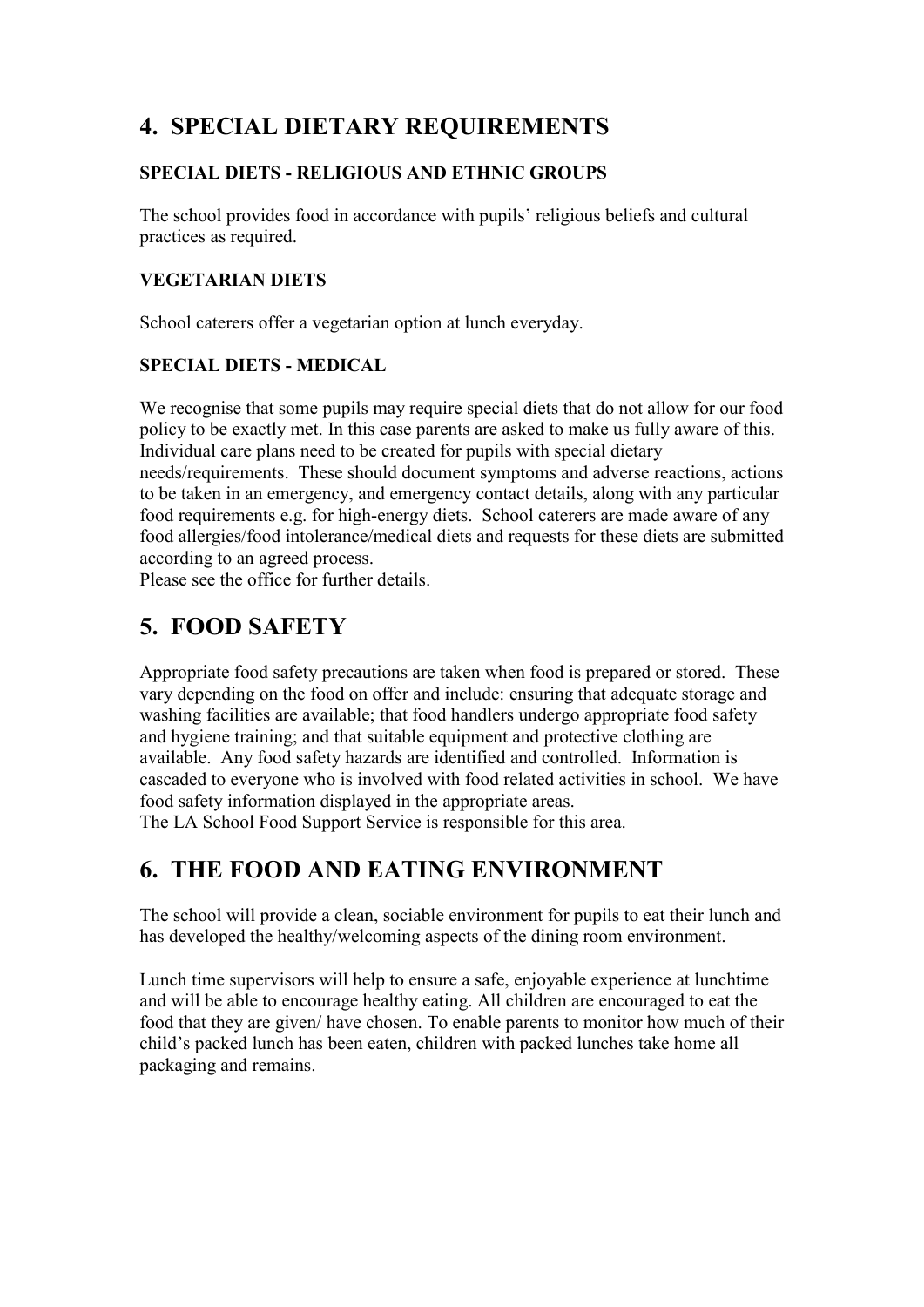### **7. LEADING BY EXAMPLE AND STAFF TRAINING**

Teachers, caterers, lunchtime supervisors and school nurses have a key role in influencing pupils' knowledge, skills and attitudes about food, so it is important that they are familiar with healthy eating guidelines

Staff are committed to setting an example with food in school.

Fruit is usually available for staff and a water cooler is used in the staffroom. Teaching staff each take a school meal each week.

### **8. FOOD RELATED ACTION PLANS**

As a school we are aware that we need to ensure healthy and nutritious food is available across the school day. The healthy eating criteria must be fulfilled for us to gain Healthy Schools status. (www.healthyschools.gov.uk)

### **9. CONSULTATION/MONITORING AND EVALUATION**

This policy has been developed through consultation with the whole school community, eg staff, governors (including parents), and the school council. The school council made relevant comments which were changed from the original draft. The policy and its impact is reviewed on an ongoing basis to reflect current DCSF standards.

The policy is communicated to the entire school community and new families/staff to our school are made aware of its importance. The policy is available on the website and can be obtained from the school office.

### **10. REVIEW**

The Governing Body will review this policy, formally, three years from the date of its adoption. Informal Review may be necessary in the interim and should take place as and when required.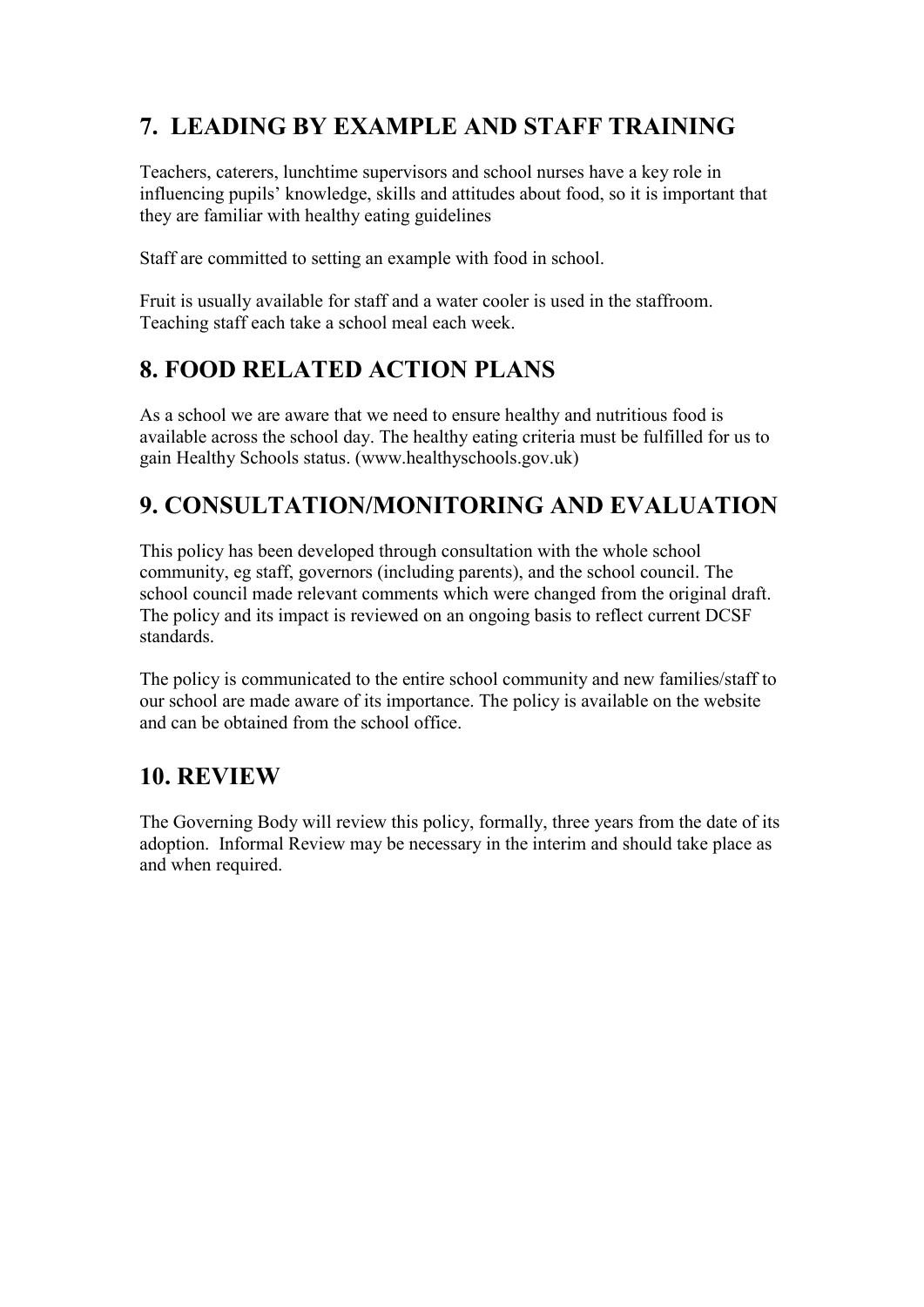### Appendix 1

# **Eatwell Plate.**

This shows the balance of foods that should be included in a healthy diet.